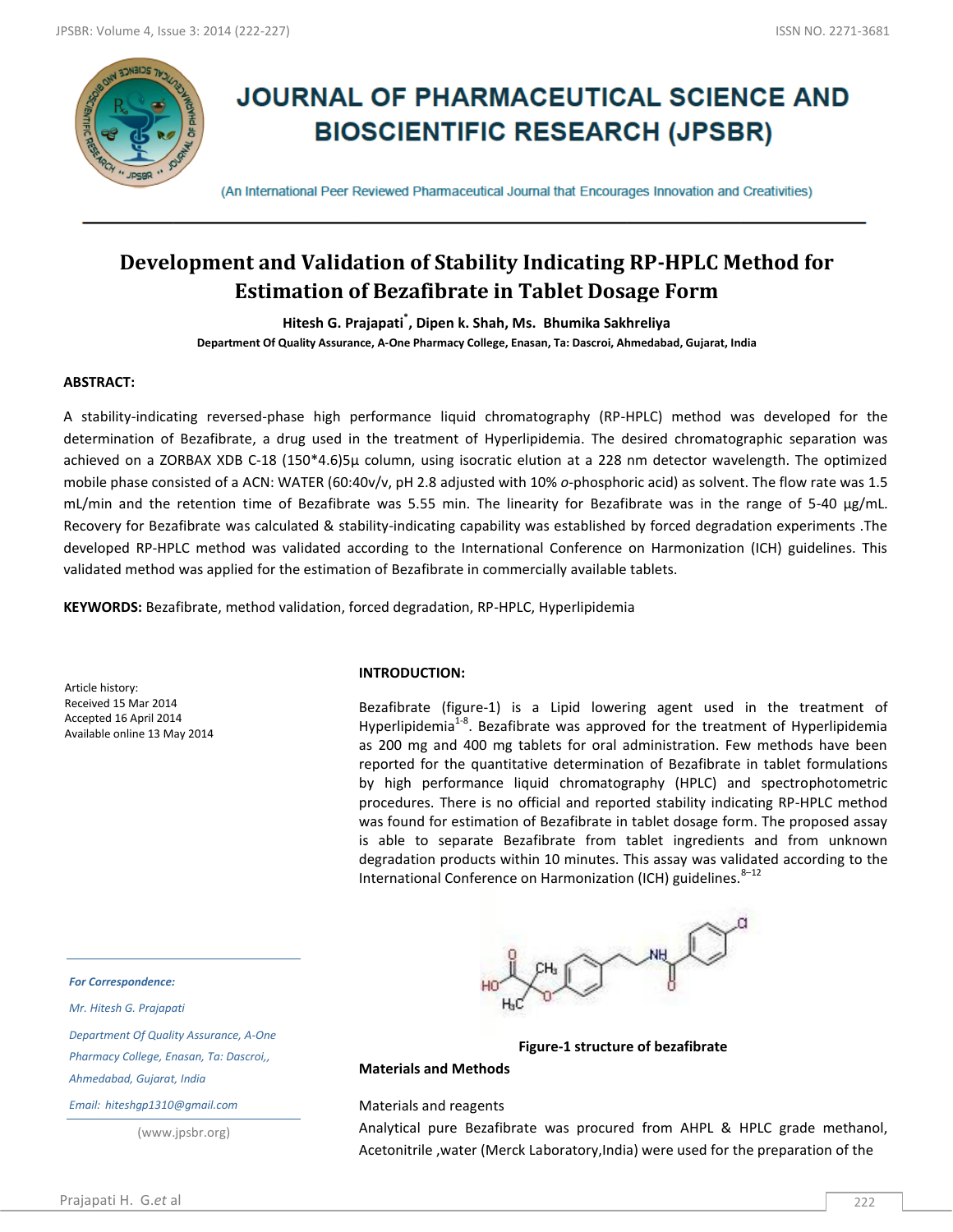mobile phase. Bezalip-400 tablet (containing 400 mg Bezafibrate per tablet) was purchased from local pharmacy.

# **Chromatographic conditions**

Chromatographic separations was achieved by using an thermo scientific product HPLC system comprising a pump, auto sampler, thermo stated column compartment, uv detector. The column compartment temperature to 40 °C; 20  $\mu$ L of sample was injected into the HPLC system.<sup>8-16</sup> Separations were performed on the reversed-phase column (ZORBAX XDB C-18 (150\*4.6)5µ. The isocratic mobile phase consisted ACN: WATER (60:40, v/v, pH 2.8 adjusted with *o*phosphoric acid) the mobile phase was delivered at a flow rate of 1.5 mL/minute (min). Eluate was monitored at 228 nm.

# **Preparation of Standard stock solution**

Take 10 mg of bezafibrate standard in 10 ml volumetric flask and make up the volume with methanol (1000µg/ml). Pipette out 1 ml of this solution in 10 ml volumetric flask and make the volume with methanol and sonicate it for 15 minute (100µg/ml) which was used as working standard solution.

# **Preparation of test solution bezafibrate (10 μg/ml):**

An accurately weighed tablet powder equivalent to 100 mg of bezafibrate was transferred in to 100 ml volumetric flask. To this 70 ml of methanol was added and sonicated for 15 min. Volume was made up to the mark with methanol further take 1 ml of this solution in 100 ml volumetric flask and make the volume with methanol then solution was filtered through whatman filter paper no.41. Then the sample solution was filtered through 0.45 μm cellulose acetate filter paper (0.45 μm) .

# **Forced degradation study**17-19

Control samples were used in each condition. A minimum 10% degradation of the initial concentration remaining was considered to indicate a significant loss in terms of stability.

# **Acid degradation**

Accurately measured 1 ml of bezafibrate (10 μg/ml) was transferred into 10 ml volumetric flask and add 1 ml of 0.1N HCl solution and heated for 2 hours at  $70^{\circ}$  C for acid hydrolysis. Then neutralize with 0.1N NaOH and Filtered through 0.45 μm membrane filter paper and volume was made up to the mark with methanol Injected in to HPLC system.

# **Base degradation**

Accurately measured 1 ml of bezafibrate (10 μg/ml) was transferred into 10 ml volumetric flask and add 1 ml of 0.1N NaOH solution and heated for 2 hours at  $70^{\circ}$  C for Base acid hydrolysis. Then neutralize with 0.1N HCl and Filtered through 0.45 μm membrane filter paper and and volume was made up to the mark with methanol and injected in to HPLC system.

# **Oxidative hydrolysis:**

Accurately measured 1 ml of bezafibrate (100 μg/ml) was transferred in to10 ml volumetric flask and add 1 ml with 3%  $H_2O_2$  heated for 2 hours at 70 $^{\circ}$  C for Oxidative hydrolysis and volume was made up to the mark with methanol. Filtered through 0.45 μm membrane filter paper and injected into HPLC system.

# **Thermal Degradation**

For dry heat degradation study, powder of bezafibrate was spread over petri dish and exposed to dry heat (80˚C) for 2 hour in an oven then from that powder an accurately weighed quantity of 100 mg bezafibrate was transferred to 100 ml volumetric flask and dissolved in 30 ml of methanol. The flask was sonicated for 5 min and volume was made up to mark with methanol to get 100 μg/ml of bezafibrate. Further dilution was carried out by diluting 1 ml of solution in 10 ml volumetric flask with mobile phase to get 10 μg/ml of bezafibrate.

**METHOD VALIDATION20-22**

# **Calibration curve of standard of bezafibrate**

A calibration curve was plotted over a concentration range of 5-40 μg/ml for bezafibrate. Accurately measured working standard stock solution of bezafibrate (0.5,1, 1.5, 2, 3, and 4 ml) were transferred to a series of 10 ml volumetric flasks and the volume in each flask made up to the mark with methanol to get concentration range of 5-40 μg/ml for bezafibrate. The resulting solution was injected into the column and the peak area obtained at 5.55 minute at flow rate 1.5 ml/min were measured at 228 nm for bezafibrate. Calibration curve was constructed by plotting peak area versus concentration at 228 nm.

# **A. Linearity**

The linear response of bezafibrate was determined by analyzing six independent levels of the calibration curve in the range of 5-40 μg/ml for bezafibrate.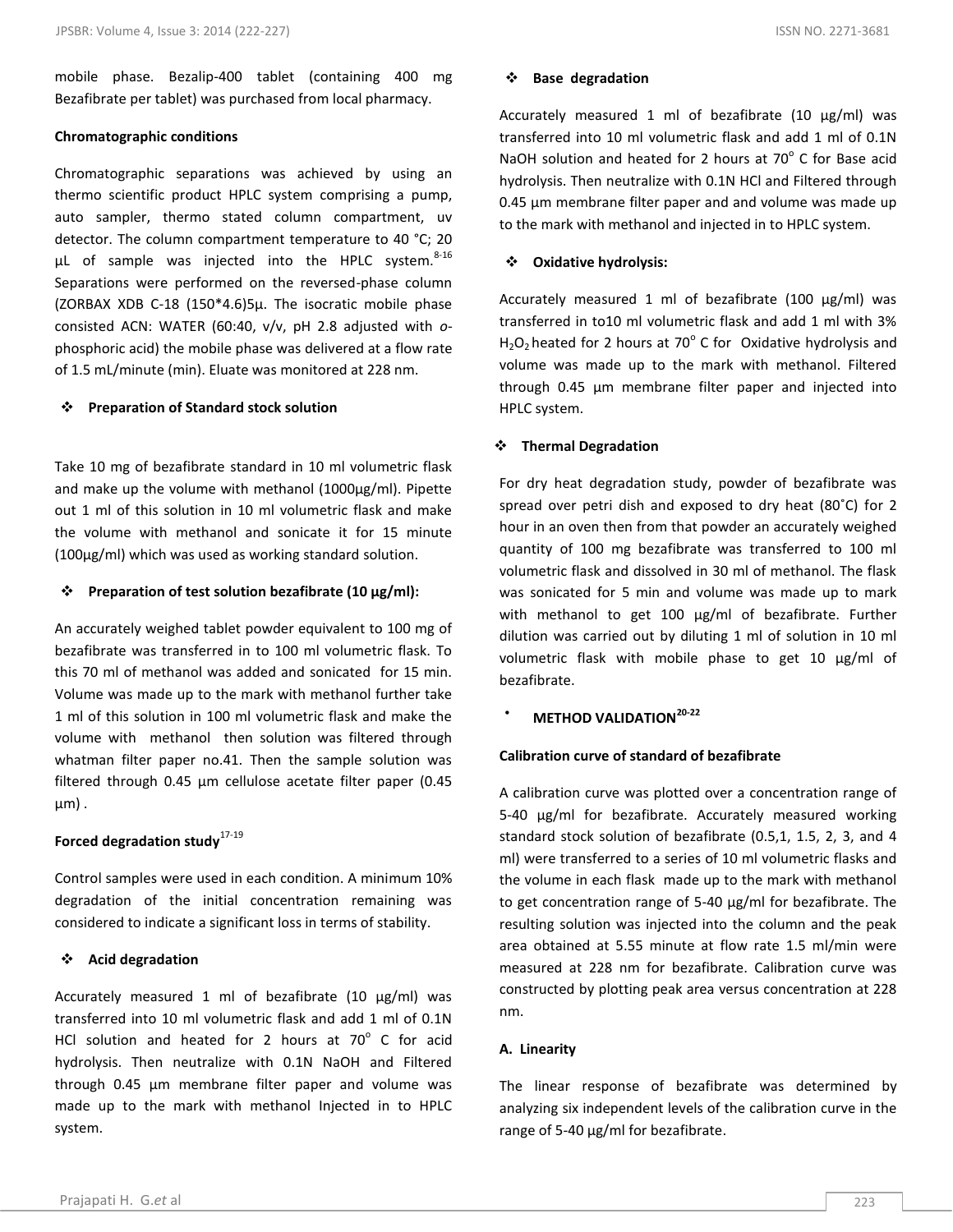#### **B. Precision**

It provides an indication of random error. The precision of an analytical method is usually expressed as the standard deviation, relative standard deviation or coefficient of variance of a series of measurements.

#### **1) Repeatability**

Repeatability expresses the precision under the same operating conditions over a short interval of time. Repeatability is also termed intra-assay precision.

Repeatability of method was performed by preparing the test solution of bezafibrate (10μg/ml) for six times from tablet dosage form and analyzed as per the proposed method. Percentage relative standard deviation (RSD) should be less than 2%.

#### **2) Intermediate Precision**

It expresses within laboratory variations as on different days analysis or equipment within the laboratory

#### **a. Intra-day precision**

Variation of results within same day is called Intra-day precision. The Intra-day precision for HPLC method was determined for three concentration of Bezafibrate solution for the three times on the same day.

#### **b. Inter-day precision**

Variation of results amongst days called Inter-day precision. The Inter-day precision for HPLC method was determined for Bezafibrate for three days.

#### **Accuracy**

Accuracy of the method was confirmed by recovery study from tablet sample solution at 3 level of standard Addition (50%, 100%, and 150%) of targeted solution (10μg/ml Bezafibrate ) in triplicate.

#### **D. Limit of Detection & Limit of Quantification**

# **Limit of Detection**

It is the lowest amount of analyte in a sample that can be detected but not necessarily quantify under the stated experimental conditions.

Limit of detection can be calculated using following equation as per ICH guidelines

$$
LOD = \frac{3.3 \sigma}{S}
$$

Where, σ =Standard deviation of the y intercept S = Slope of the calibration curve

# **Limit of Quantification**

It is the lowest concentration of analyte in a sample that can be determined with the acceptable precision and accuracy under stated experimental conditions. Limit of quantification can be calculated using following equation as per ICH guideline.

$$
LOQ = \frac{10 \sigma}{S}
$$

Where,  $\sigma$  = Standard deviation of the y intercept S = Slope of the calibration curve

#### **E. Robustness**

The robustness of an analytical procedure is a measure of its capacity to remain unaffected by small, but deliberate variations in method parameters and provides an indication of its reliability during normal usage.

Robustness of the method was studied by changing the flow rate; change in wavelength, change in pH, and composition of mobile phase and change in response of drugs were studied.

# **F. Application of proposed Method to the pharmaceutical dosage form**

The prepared sample solution was chromatographed for 10 minutes using mobile phase at a flow rate of 1.5 ml/min. From the peak area obtained in the chromatogram, the amounts of the drug was calculated.

#### **Results and Discussion:**



**Figure-2 Chromatogram of Std Solution Of Bezafibrate (10 μg/ml)**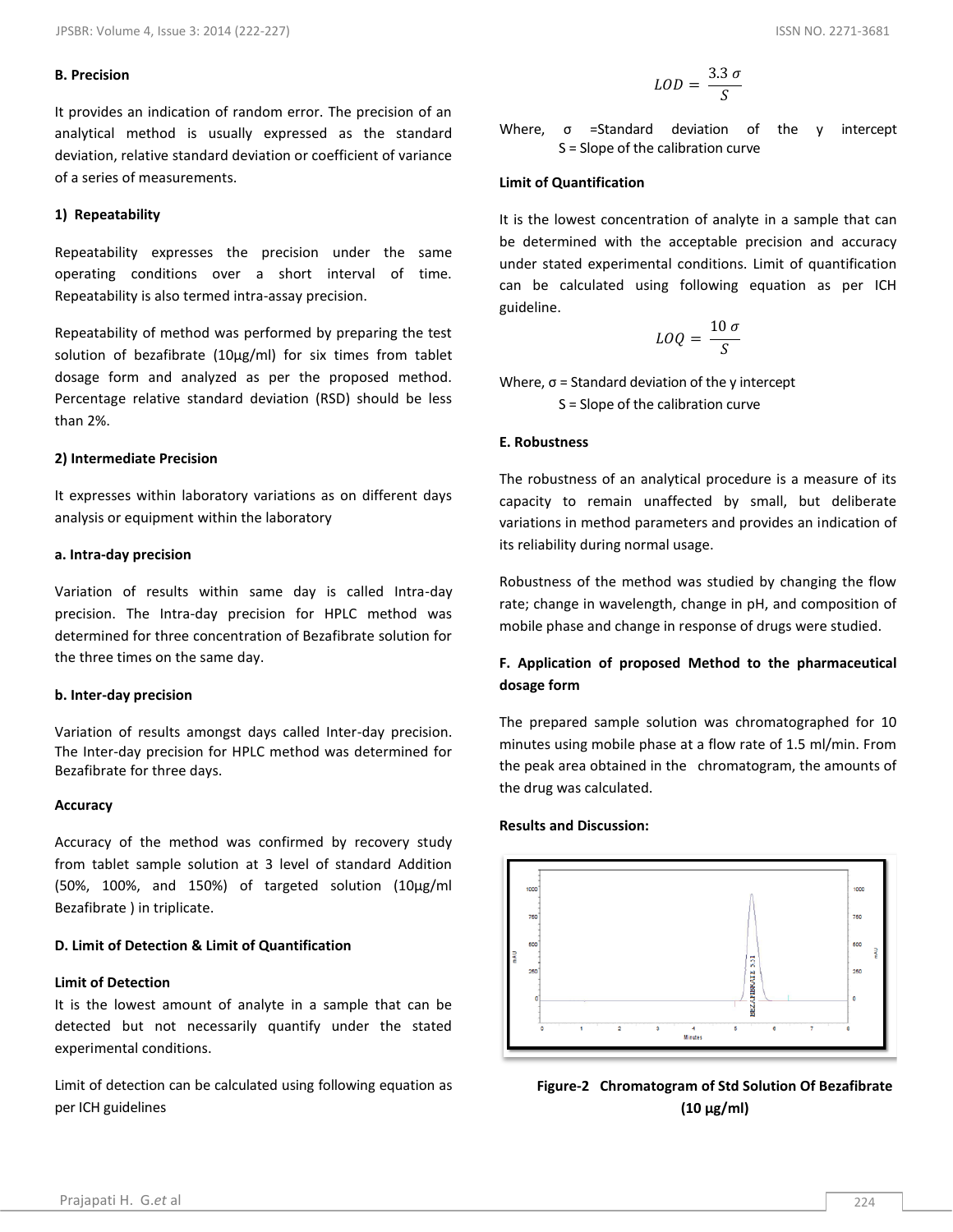

**Figure-3 Chromatogram of test Solution of Bezafibrate (10 μg/ml)**

# **Forced degradation study**

Forced degradation studies were performed to demonstrate selectivity and stability-indicating capability of the proposed RP-HPLC method

# Result of Forced degradation study of Bezafibrate

|  | Table No.-1 Result of Stability study of Bezafibrate |
|--|------------------------------------------------------|
|--|------------------------------------------------------|

| Sr<br>No.     | <b>Condition of forced degradation</b>       | %Degradation of<br><b>Bezafibrate</b> |
|---------------|----------------------------------------------|---------------------------------------|
| 1             | 0.1 N HCL, 2 hr, 70 °C                       | 15.71                                 |
| $\mathcal{P}$ | 0.1 N NaOH, 2 hr, 70 °C                      | 13.23                                 |
| 3             | 3% H <sub>2</sub> O <sub>2</sub> 2 hr, 70 °C | 16.11                                 |
| 4             | Thermal, 80° C, 2 hours                      | 23.84                                 |



**Figure-4 Chromatogram Of Bezafibrate Under Acid Degradation**



**Figure-5 Chromatogram of Bezafibrate under base Degradation**



**Figure-6 Chromatogram Of Bezafibrate Under H2O<sup>2</sup> Degradation**



**Figure-7 Chromatogram Of Bezafibrate Under Thermal Degradation**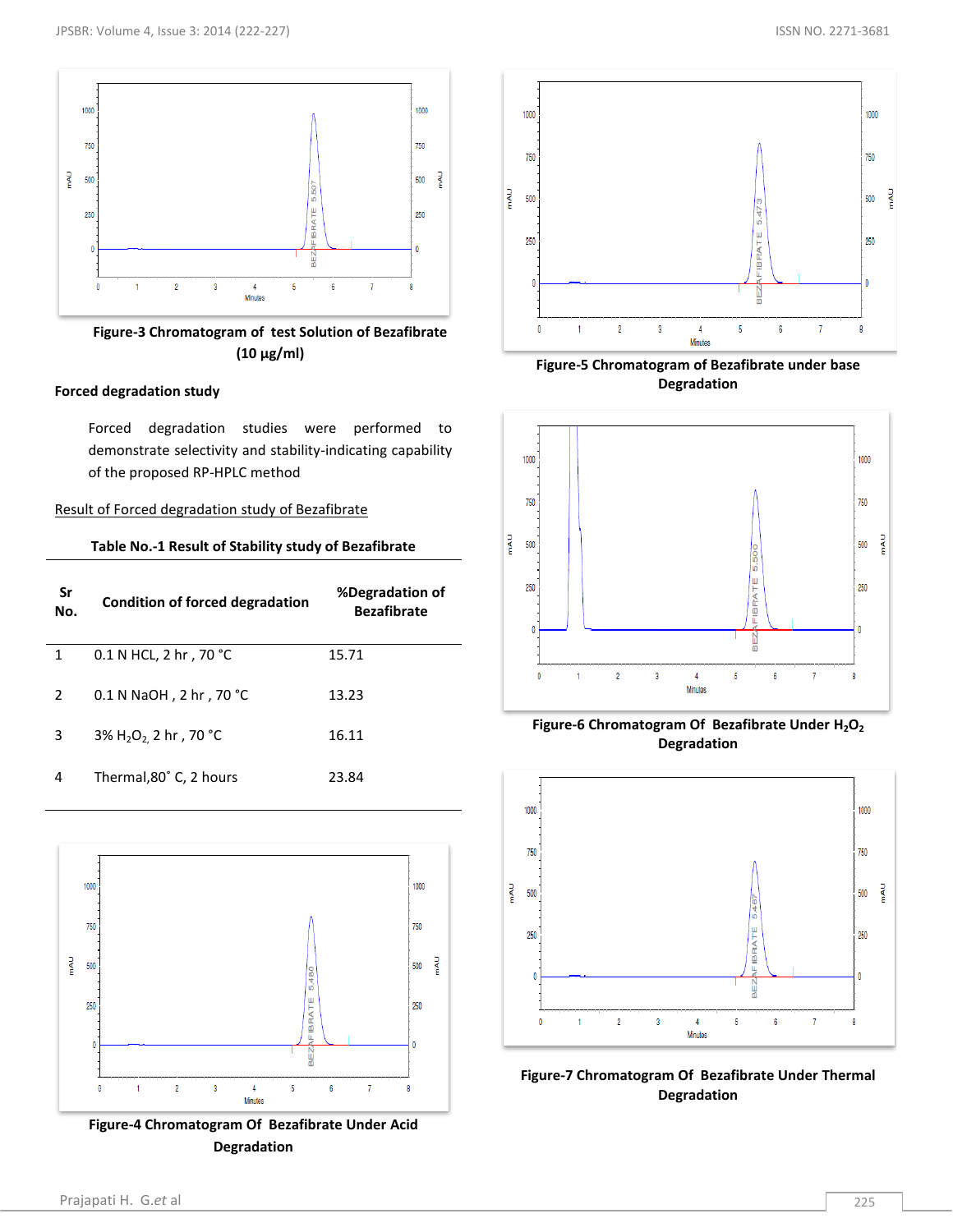# **Validation of the method**

# **Linearity**

The linearity was determined by preparing standard solutions at 6 different concentrations levels ranging from 5 to 40 μg/mL. The regression equation of calibration curves was obtained as  $y = 1108593x - 44303$  with a correlation coefficient of 0.9999.



#### **Result of validation parameter**

#### **Table No.-2 Result of validation parameter**

| Parameter                                 |                   | <b>BEZAFIBRATE</b>     |
|-------------------------------------------|-------------------|------------------------|
| <b>Wavelength for estimation</b>          |                   | 228 nm                 |
| Linearity range $(\mu g/ml)$              |                   | 5-40 $\mu$ g/ml        |
| <b>Regression equation</b>                |                   | $Y = 1108593X - 44303$ |
| Correlation coefficient (r <sup>2</sup> ) |                   | 0.999                  |
| Retention time (min.)                     |                   | 5.55                   |
| Accuracy (n=3)                            |                   | $98.71 \pm 0.66$       |
| <b>Precision</b>                          |                   |                        |
| Repeatability                             | % Found<br>$±$ SD | 97.03±0.81412096       |
| $(n=6)$                                   | % RSD             | 0.83901426             |
| Intraday                                  | % Found<br>$±$ SD | 97.92546±0.848982      |
| Precision (n=3)                           | % RSD             | 0.848982               |
| Interday                                  | % Found<br>$±$ SD | 99.5412±0.548087       |
| Precision (n=3)                           | % RSD             | 0.54985                |
| Assay (n=6)                               |                   | $99.74 \pm 0.75$       |
| %RSD                                      |                   | 0.756061               |
| $LOD$ ( $\mu$ g/ml)                       |                   | 0.39                   |
| $LOQ$ ( $\mu$ g/ml)                       |                   | 1.18                   |

# **Application of the method to dosage forms**

The present method is applied to the estimation of bezafibrate in their commercially available tablets. The % recovery for bezafibrate was found to be 99.74  $\pm$  0.75 (mean value  $\pm$ standard deviation) of three determinations, which was comparable to the corresponding labeled amounts.

# **Conclusion**

A rapid, RP-HPLC method was successfully developed for the determination of bezafibrate in the pharmaceutical tablets. The developed method is selective, precise, accurate, and linear. Forced degradation data proved that the method is specific for the analytes and free from the interference of blank and unknown degradation products. The run time (5.5 min) enables rapid determination of the tablet dosage form. Also, the results indicate the suitability of the method for acid, base, oxidation, and sunlight degradation studies. The method is suitable for the analysis of stability samples and the routine analysis of bezafibrate in tablets.

# **ACKNOWLEDGEMENTS**

I am very thankful to AHPL for providing standards of bezafibrate and to **Dr. Mandev B. Patel**, the principal of A-One Pharmacy College for providing the necessary facilities and constant encouragement.

# **References**

- 1. Rang HP, Dale MM, Ritter JM, Pharmacology; 6th Edn, New York: Churchill Livingston, 2007, pp.325-330.
- 2. Tripathi K D, Essential Of Medical Pharmacology; 6th Edn, New Delhi: Jaypee Brothers, 2010, pp.612-621.
- 3. Goyal R K, Mehta A A, Derasari & Gandhi Elements of Pharmacology; 19th Edn, B.S. Shah Prakashan, 2009, pp.437-439.
- 4. Gilman A G, Hardman J G, Limbard L E, Goodman And Gilman's The Pharmacological Basis Of Therapeutics ;10th Edn, New York: Mcgraw Hill Publishers, 2001, pp.618-619.
- 5. Bezafibrate Drug Bank http:// www.drugbank.ca/drugs/DB01393 Bezafibrate (Accessed13 September 2013)
- 6. British Pharmacopoeia;Volume1& 2 ,British Pharmacopoeia Commission, 2013 Ph Eur monograph 1394 Bezafibrate
- 7. European Pharmacopoeia; 5th Edition, 2005, Monograph – Bezafibrate , pp. 1096.
- 8. Bezafibrate Drugs.com [http://www.Drugs.Com/International/Bezafibrate.](http://www.drugs.com/International/Bezafibrate.Html) [Html](http://www.drugs.com/International/Bezafibrate.Html) ( Accessed 21 September 2011)

Prajapati H. G.*et* al 226